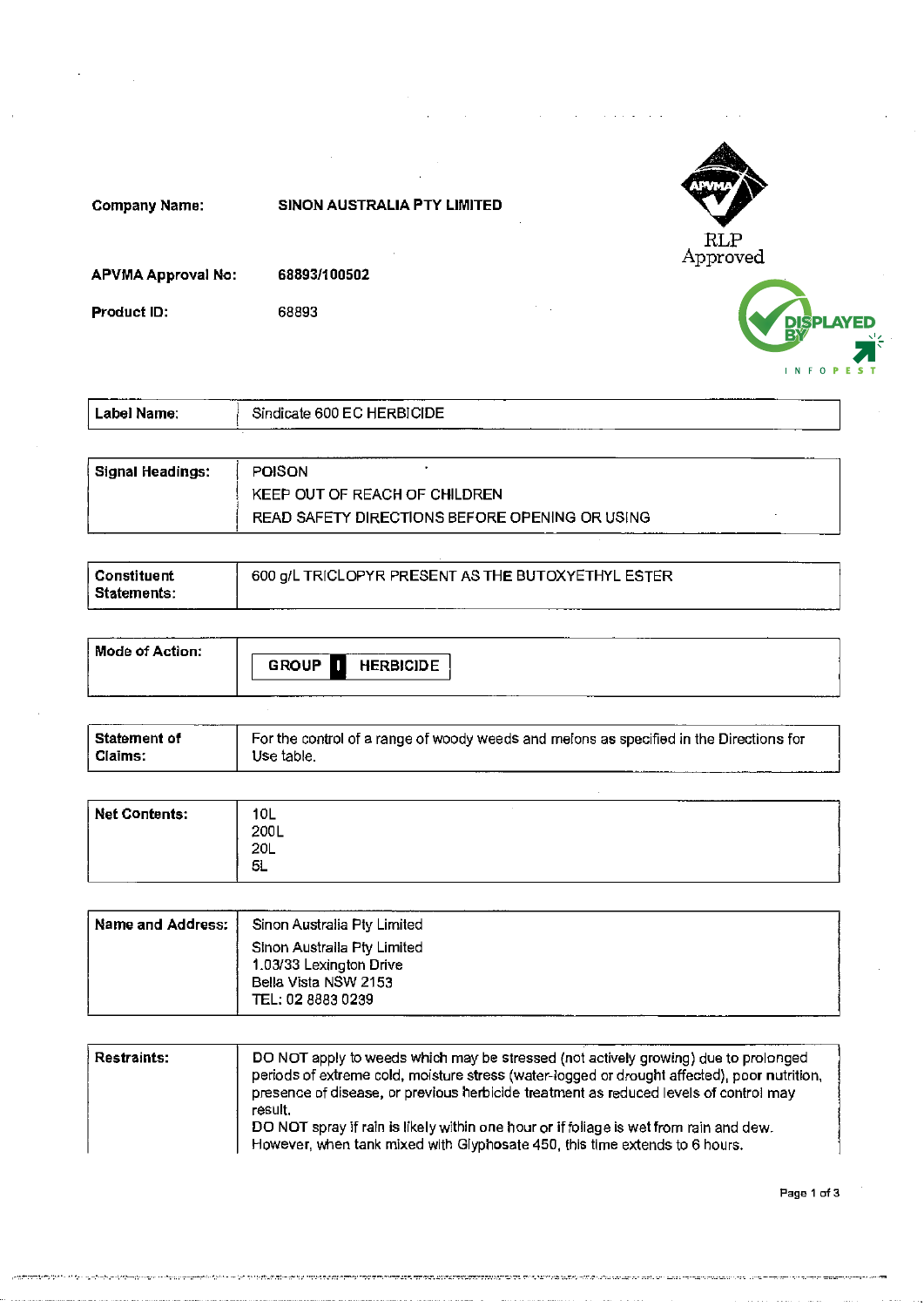#### For Official Use Only

| $\mu$ DO NOT burn off, cut or clear blackberry or other woody weeds for six months after<br>spraying. |  |
|-------------------------------------------------------------------------------------------------------|--|
|                                                                                                       |  |

| ∫ Directions for Use: ⊹ | This section contains file attachment.                                                   |  |
|-------------------------|------------------------------------------------------------------------------------------|--|
|                         | File Name: Sindicate 600 EC Herbicide Directions For Use.pdf<br>File Size: $46422$ bytes |  |

| <b>Other Limitations:</b> | IN TASMANIA FOR BLACKBERRY: DO NOT TREAT BUSHES CARRYING MATURE OR<br>NEAR MATURE FRUIT.                                               |
|---------------------------|----------------------------------------------------------------------------------------------------------------------------------------|
|                           | FOR NATIVE VEGETATION: USE OF TRICLOPYR 600 EC ON NATIVE VEGETATION<br>MUST BE DONE IN ACCORDANCE WITH STATE AND/OR LOCAL LEGISLATION. |

| Withholidng     | WITHHOLDING PERIODS:                               |
|-----------------|----------------------------------------------------|
| <b>Periods:</b> | <b>PASTURE: NOT REQUIRED WHEN USED AS DIRECTED</b> |
|                 | SORGHUM: NOT REQUIRED WHEN USED AS DIRECTED        |

| нсе |       | --------<br>_______<br>. <b>.</b> |
|-----|-------|-----------------------------------|
|     | irad. |                                   |

| General       | This section contains file attachment. |                                                                |  |  |
|---------------|----------------------------------------|----------------------------------------------------------------|--|--|
| ⊟nstructions: | File Size:                             | File Name: Sindicate GENERAL INSTRUCTIONS.docx<br>121166 bvtes |  |  |

| <b>RESISTANT WEEDS WARNING</b><br><b>Resistance</b><br>SINDICATE 600 EC Herbicide is a member of the<br>Warning:<br>Pyridines group of herbicides. The product has the disruptors of plant cell growth mode<br>of action. For weed resistance management the product is a Group I herbicide. Some<br>naturally-occurring weed biotypes resistant to the product and other Group I herbicides may<br>exist through normal genetic variability in any weed population. The resistant individuals<br>can eventually dominate the weed population if these herbicides are used repeatedly.<br>These resistant weeds will not be controlled by SINDICATE 600 EC or Group I herbicides.<br>Since the occurrence of resistant weeds is difficult to detect prior to use, Sinon Australia<br>Pty Limited accepts no liability for any losses that may result from the failure of SINDICATE<br>600 EC to control resistant weeds. |  |
|--------------------------------------------------------------------------------------------------------------------------------------------------------------------------------------------------------------------------------------------------------------------------------------------------------------------------------------------------------------------------------------------------------------------------------------------------------------------------------------------------------------------------------------------------------------------------------------------------------------------------------------------------------------------------------------------------------------------------------------------------------------------------------------------------------------------------------------------------------------------------------------------------------------------------|--|
|--------------------------------------------------------------------------------------------------------------------------------------------------------------------------------------------------------------------------------------------------------------------------------------------------------------------------------------------------------------------------------------------------------------------------------------------------------------------------------------------------------------------------------------------------------------------------------------------------------------------------------------------------------------------------------------------------------------------------------------------------------------------------------------------------------------------------------------------------------------------------------------------------------------------------|--|

## I **Precautions:**

| <b>Protections:</b> |                                                                                                                   |
|---------------------|-------------------------------------------------------------------------------------------------------------------|
|                     | This section contains file attachment.<br>File Name: PROTECTION OF CROPS SINDICATE.docx<br>File Size: 64711 bytes |

| sunlight. Triple or preferably pressure rinse containers before disposal. Add rinsings to<br>spray tank. DO NOT dispose of undiluted chemicals on-site. If recycling, replace cap and<br>return clean containers to recycler or designated collection point, if not recycling, break, | Storage and<br>Disposal: | STORAGE AND DISPOSAL<br>Store in the closed original container in a dry, cool, well-ventilated area away from children,<br>animals, food, feedstuffs, seed and fertilisers. DO NOT store for prolonged periods in direct |
|---------------------------------------------------------------------------------------------------------------------------------------------------------------------------------------------------------------------------------------------------------------------------------------|--------------------------|--------------------------------------------------------------------------------------------------------------------------------------------------------------------------------------------------------------------------|
|---------------------------------------------------------------------------------------------------------------------------------------------------------------------------------------------------------------------------------------------------------------------------------------|--------------------------|--------------------------------------------------------------------------------------------------------------------------------------------------------------------------------------------------------------------------|

**Page** 2 of 3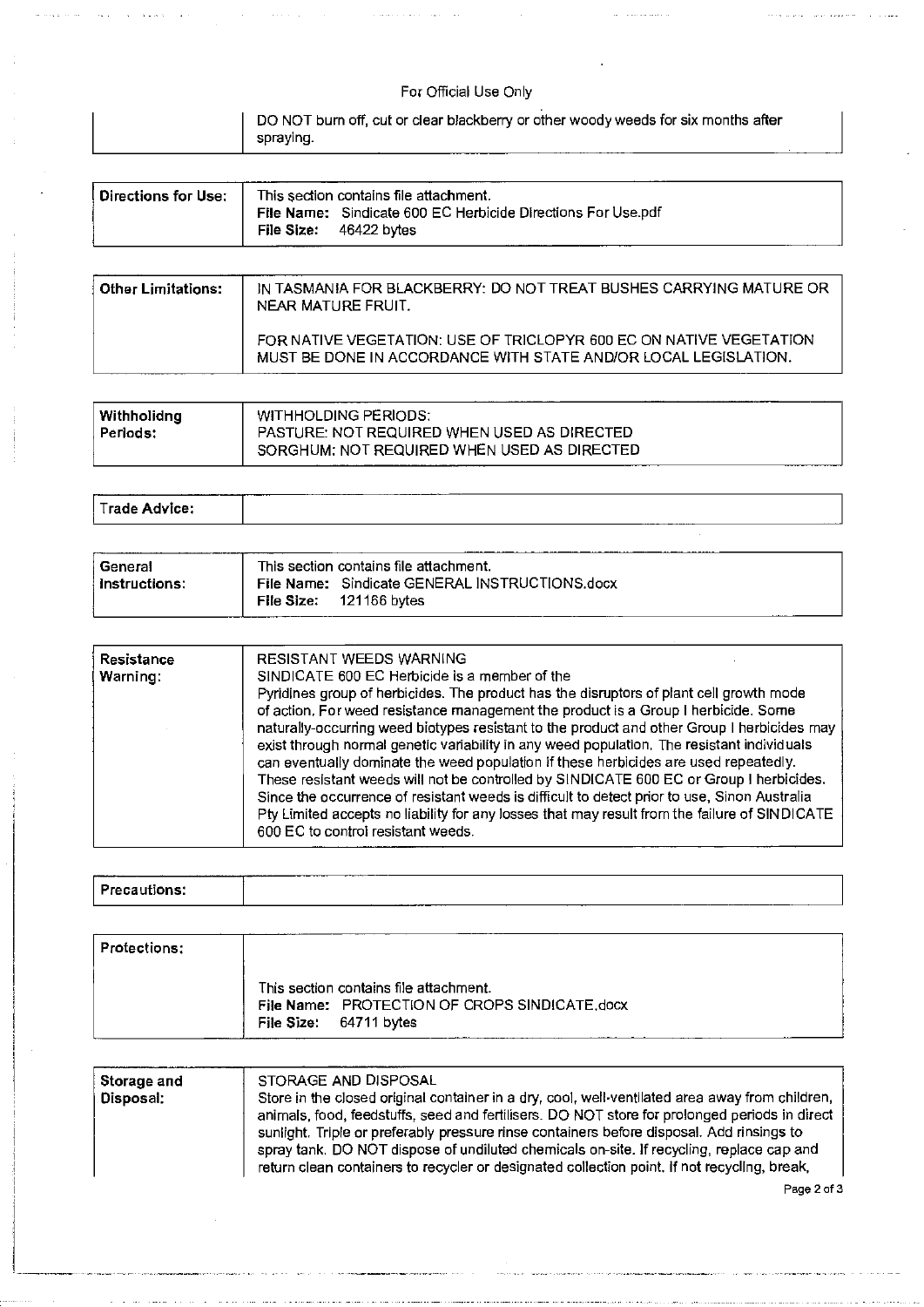#### For Official Use Only

| crush or puncture and bury empty containers in a local authority landfill. If no landfill is<br>available, bury the containers below 500mm in a disposal pit specifically marked and set up<br>for this purpose, clear of waterways, desirable vegetation and tree roots. Empty containers<br>and product should not be burnt.                                                                                                                 |
|------------------------------------------------------------------------------------------------------------------------------------------------------------------------------------------------------------------------------------------------------------------------------------------------------------------------------------------------------------------------------------------------------------------------------------------------|
| SMALL SPILL MANAGEMENT<br>Wear protective equipment (see Safety Directions). Apply absorbent material such as<br>earth, sand, clay granules or cat litter to the spill. Sweep up material for disposal when<br>absorption is completed and contain in a refuse vessel for disposal (see Storage and<br>Disposal section). If necessary wash the spill area with an alkali detergent and water and<br>absorb wash liquid as above for disposal. |

| <b>Safety Directions:</b> | Poisonous if swallowed. May irritate the eyes and skin. Avoid contact with eyes and skin.<br>When opening the container and preparing spray and using the prepared spray, wear<br>cotton overalls buttoned to the neck and wrist and a washable hat and elbow-length<br>rubber gloves. Wash hands after use. After each days use, wash gloves and contaminated<br>clothing. |
|---------------------------|-----------------------------------------------------------------------------------------------------------------------------------------------------------------------------------------------------------------------------------------------------------------------------------------------------------------------------------------------------------------------------|
|---------------------------|-----------------------------------------------------------------------------------------------------------------------------------------------------------------------------------------------------------------------------------------------------------------------------------------------------------------------------------------------------------------------------|

| First Aid     | If poisoning occurs, contact a doctor or Poisons Information Centre (Phone Australia: 13 11 |
|---------------|---------------------------------------------------------------------------------------------|
| Instructions: | 26).                                                                                        |

| First Aid Warnings:                                                                                                                                                                                                                  |  |
|--------------------------------------------------------------------------------------------------------------------------------------------------------------------------------------------------------------------------------------|--|
| $\blacksquare$ . The contract of the contract of the contract of the contract of the contract of the contract of the contract of the contract of the contract of the contract of the contract of the contract of the contract of the |  |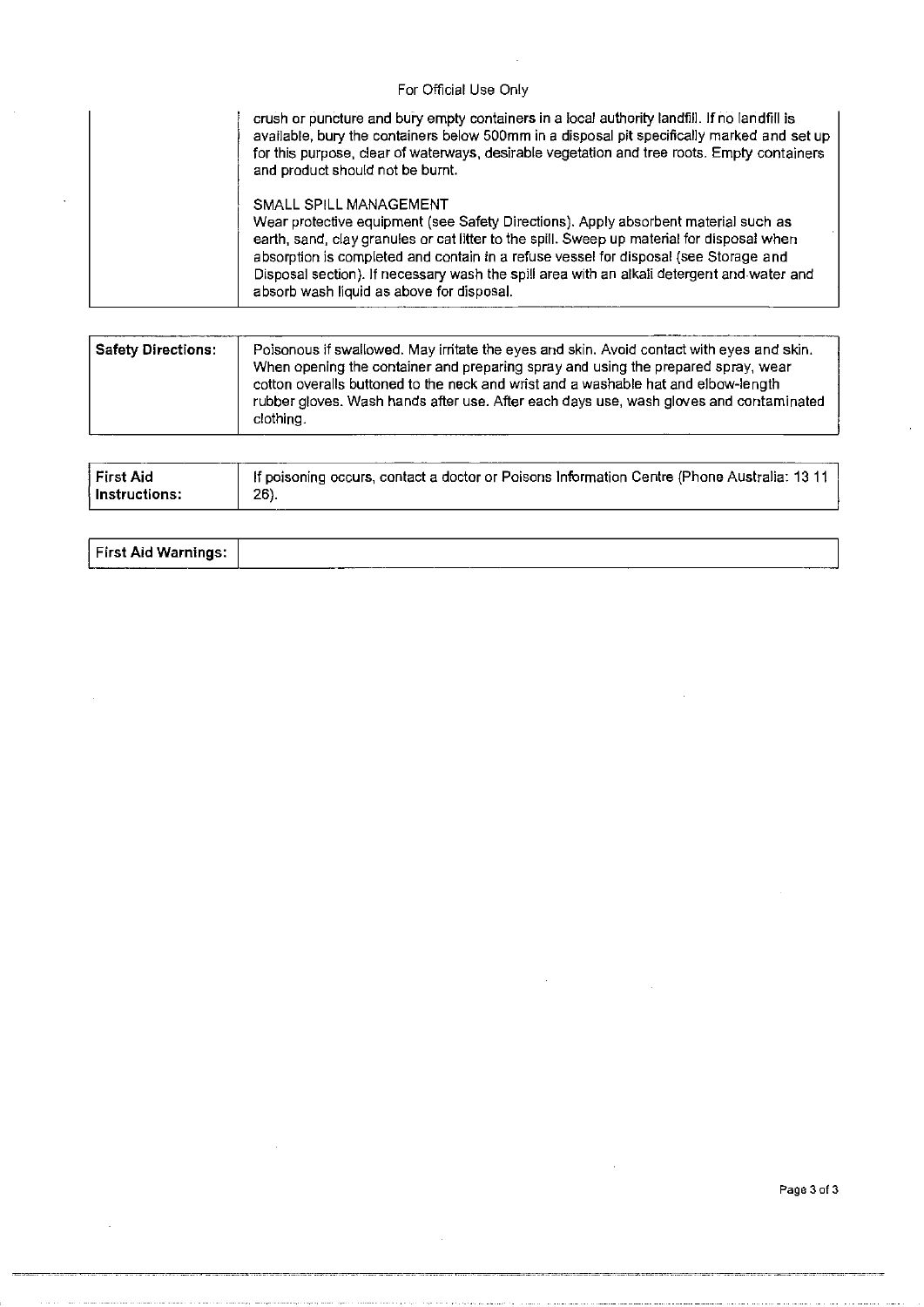#### **WOODY WEED SITUATIONS:**

### **A: High Volume Spraying**

See General Instructions - Application section for application method details

| AGRICULTURAL NON-CROP AREAS, COMMERCIAL AND INDUSTRIAL AREAS, FORESTS, PASTURES<br>AND RIGHTS-OF-WAY |                                                         |                           |                                  |                                                                                                                                                                                                                                          |  |  |
|------------------------------------------------------------------------------------------------------|---------------------------------------------------------|---------------------------|----------------------------------|------------------------------------------------------------------------------------------------------------------------------------------------------------------------------------------------------------------------------------------|--|--|
| <b>WEEDS</b><br><b>CONTROLLED</b>                                                                    | <b>WEED GROWTH</b><br><b>STAGE</b>                      | <b>STATE</b>              | <b>RATE/100</b><br><b>LWATER</b> | <b>CRITICAL COMMENTS</b>                                                                                                                                                                                                                 |  |  |
| African Boxthorn                                                                                     | Less than 2m tall                                       | TAS only                  | 170mL                            |                                                                                                                                                                                                                                          |  |  |
| Angophora,                                                                                           |                                                         | All States                | 400 or                           | higher rate<br>Use.<br>the<br><b>оп</b><br>larger                                                                                                                                                                                        |  |  |
| Banksia regrowth                                                                                     | $1 - 2m$ tall                                           |                           | 560mL                            | Ensure the weed has<br>regrowth.<br>dense foliage.                                                                                                                                                                                       |  |  |
| Blackberry                                                                                           | Active growth during<br>late spring to early<br>autumn. |                           | 170mL                            | Where herbicides other than Group 1<br>herbicides have been used, allow<br>two seasons regrowth to occur<br>before spraying with SINDICATE<br>600 EC. Any subsequent regrowth<br>and seedlings should be sprayed<br>after hardening off. |  |  |
| In association with<br>St. John's wort                                                               | During flowering<br>(Nov-Jan)                           | NSW,<br>Vic, Tas<br>oπly∶ |                                  | Apply as a thorough foliage spray.                                                                                                                                                                                                       |  |  |
| Brigalow                                                                                             | $1 - 2m$ tall                                           | NSW,<br>QLD only          |                                  | Use at least 1000 L of water/ha.                                                                                                                                                                                                         |  |  |
| Brooms: English                                                                                      | Spring to mid-summer<br>prior to pod formation          | All states                |                                  |                                                                                                                                                                                                                                          |  |  |
| Camphor Laurel<br>Capeweed                                                                           | Seedlings up to 3m tall                                 |                           |                                  |                                                                                                                                                                                                                                          |  |  |
|                                                                                                      | Rosette<br>Active growth                                | TAS only<br>All states    | 80mL<br>$\overline{3L}$          |                                                                                                                                                                                                                                          |  |  |
| Common Prickly Pear<br>English Ivy                                                                   | Active growth during                                    | VIC only                  | $1L + 1L$                        | DO NOT treat ivy growing up trees                                                                                                                                                                                                        |  |  |
|                                                                                                      | late Spring to late<br>Summer                           |                           | glyphosate<br>(360g/L)           | or on other plants as death of the<br>host may result. This mixture is not<br>selective to grasses.                                                                                                                                      |  |  |
| Eucalyptus                                                                                           | Seedlings and<br>regrowth from small<br>lignotubers     | QLD, SA<br>WA NT<br>only  | 400mL                            | Add a 100 % concentrate non-ionic<br>surfactant at 100mL/100L of water<br>for best results.                                                                                                                                              |  |  |
|                                                                                                      | $1 - 2m$ tall                                           | NSW,<br>VIC, TAS<br>only  | 560mL                            |                                                                                                                                                                                                                                          |  |  |
| Fennel                                                                                               | $1 - 2$ m tall                                          | TAS only                  | 170mL                            |                                                                                                                                                                                                                                          |  |  |
| Green Cestrum                                                                                        |                                                         | Qd,<br>NSW, Vic<br>only   |                                  | Some regrowth may be expected the<br>following season, which can be<br>sprayed after hardening off.                                                                                                                                      |  |  |
| Groundsel Bush                                                                                       | Seedlings 1 - 2m tall                                   | All States                | 160mL                            |                                                                                                                                                                                                                                          |  |  |
| (Baccharis<br>halimifolia)                                                                           | $2 - 3m$ tall                                           |                           | 320mL                            |                                                                                                                                                                                                                                          |  |  |
| Gorse                                                                                                | Spring to mid Summer                                    |                           | 170mL or<br>340mL                | Add a 100% concentrate non-ionic<br>wetting agent at rate of 125mL/100L<br>water. Retreatment of regrowth may<br>be necessary. Use higher water rate<br>on older hardened off plants.                                                    |  |  |
| Horehound                                                                                            | Rosette                                                 | TAS only                  | 170mL                            |                                                                                                                                                                                                                                          |  |  |
| Saffron Thistle                                                                                      | Up to bud stage                                         |                           | 80mL                             |                                                                                                                                                                                                                                          |  |  |
| <b>Tiger Pear</b>                                                                                    | Active growth                                           | All states                | 3L                               |                                                                                                                                                                                                                                          |  |  |
| Wattles, including                                                                                   | Seedlings 1 - 2m tall                                   |                           | 160mL                            |                                                                                                                                                                                                                                          |  |  |
| Silver Wattle, Black<br>Wattle                                                                       | $2 - 3m$ tall                                           | $\blacksquare$            | 320mL                            |                                                                                                                                                                                                                                          |  |  |

rovoor<del>n</del>o

messa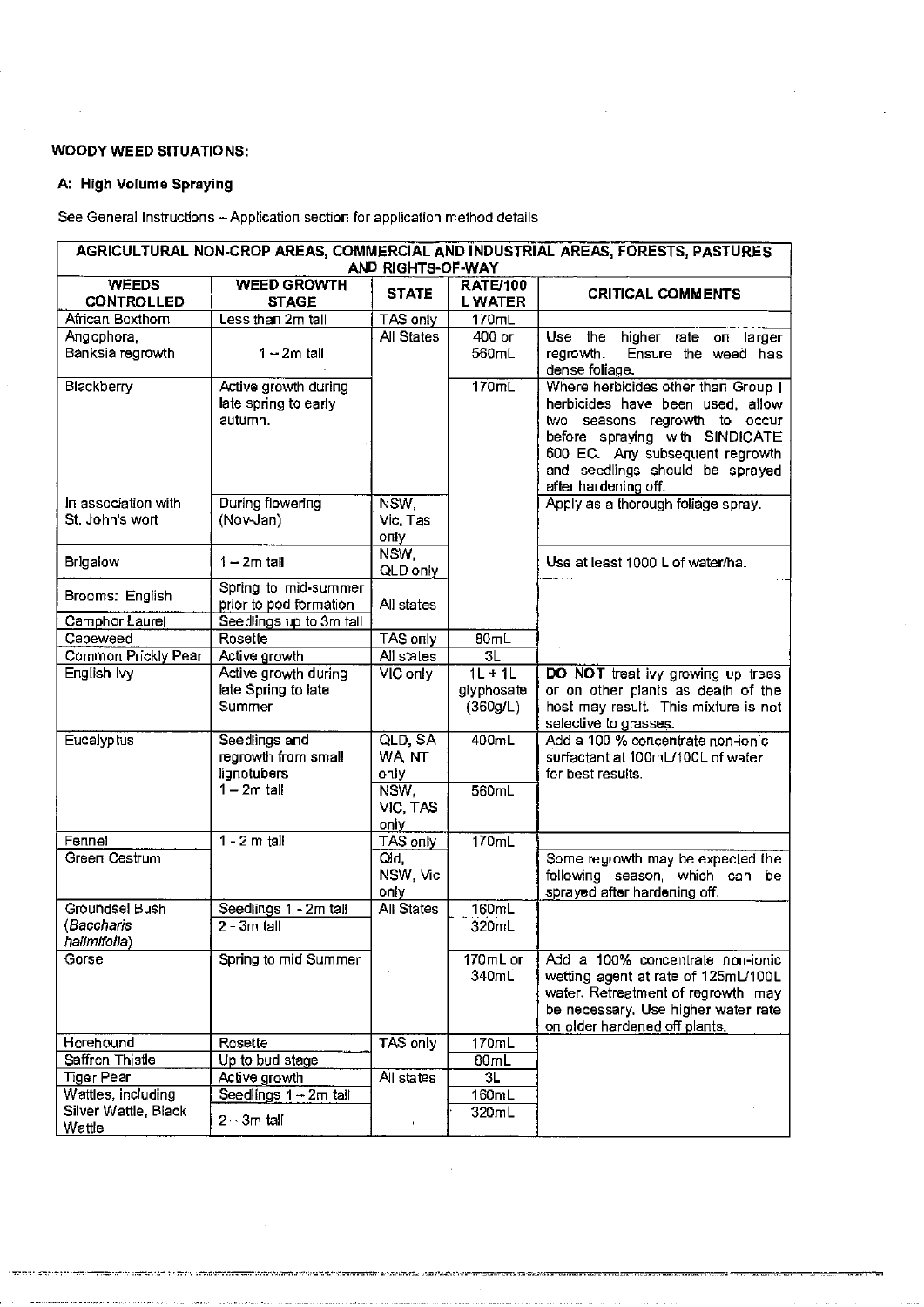#### B: Aerial Application

#### Helicopter (NSW, Vic, Tas, SA, WA only)

Helicopter or fixed wing aircraft (QLD only)

See General Instructions- Application section for application method details

| AGRICULTURAL NON-CROP AREAS, COMMERCIAL AND INDUSTRIAL AREAS,<br>FORESTS, PASTURES AND RIGHTS-OF-WAY. |                                                                                           |                      |      |                                          |  |  |
|-------------------------------------------------------------------------------------------------------|-------------------------------------------------------------------------------------------|----------------------|------|------------------------------------------|--|--|
| <b>WEEDS</b><br><b>CONTROLLED</b>                                                                     | <b>WEED GROWTH</b><br><b>CRITICAL COMMENTS</b><br>RATE/ha<br><b>STATE</b><br><b>STAGE</b> |                      |      |                                          |  |  |
| Blackberry                                                                                            | Late spring to<br>Autumn                                                                  | All<br><b>States</b> | 4.8L | Avoid overspray/drift onto<br>waterways. |  |  |

#### C: Controlled Droplet Application (C.D.A.)

See General Instructions- Application section for application method details.

| AGRICULTURAL NON-CROP AREAS, COMMERCIAL AND INDUSTRIAL AREAS, FORESTS,<br>PASTURES AND RIGHTS-OF WAY. |                                                                                                                     |            |       |  |  |  |
|-------------------------------------------------------------------------------------------------------|---------------------------------------------------------------------------------------------------------------------|------------|-------|--|--|--|
| <b>WEEDS</b><br><b>CONTROLLED</b>                                                                     | <b>WEED</b><br><b>RATE/1L</b><br><b>CRITICAL COMMENTS</b><br><b>STATE</b><br><b>GROWTH</b><br>water<br><b>STAGE</b> |            |       |  |  |  |
| Blackberry                                                                                            | Late Spring to<br>Autumn.                                                                                           | All States | 170mL |  |  |  |

#### D: Low Volume High Concentrate Application Techniques (Gas Powered Gun, Sprinkler Sprayer)

See General Instructions- Application section for application method details.

| AGRICULTURAL NON-CROP AREAS, COMMERCIAL AND INUDSTRIAL AREAS, FORESTS, PASTURES<br>AND RIGHTS-OF-WAY. |                                    |              |                 |                                    |
|-------------------------------------------------------------------------------------------------------|------------------------------------|--------------|-----------------|------------------------------------|
| <b>WEEDS</b><br><b>CONTROLLED</b>                                                                     | <b>WEED GROWTH</b><br><b>STAGE</b> | <b>STATE</b> | RATE/10 L water | <b>CRITICAL</b><br><b>COMMENTS</b> |
| Blackberry                                                                                            | Late Spring to Autumn              | All States   | $280$ mL        |                                    |
| Eucalypt seedlings                                                                                    | 1 to 2m tall                       |              | $400$ mL        |                                    |

 $\ddot{\phantom{a}}$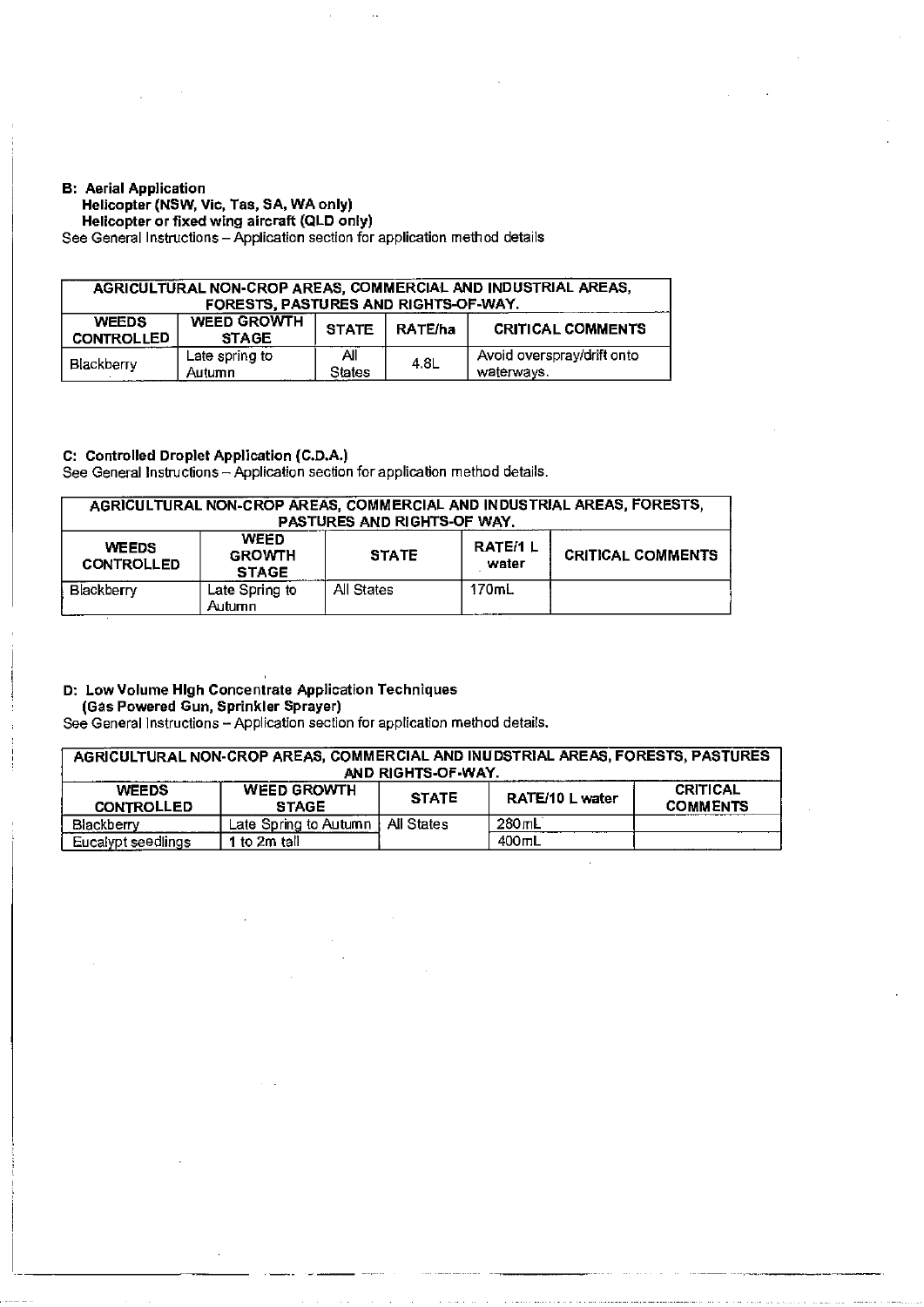|                                                                                               | AGRICULTURAL NDN-CROP AREAS, COMMERCIAL AND INDUSTRIAL AREAS, FORESTS, |                             |                |                                                                                   |
|-----------------------------------------------------------------------------------------------|------------------------------------------------------------------------|-----------------------------|----------------|-----------------------------------------------------------------------------------|
|                                                                                               | PASTURES AND RIGHTS-OF-WAY.<br><b>WEED GROWTH</b>                      |                             | <b>RATE</b>    | <b>CRITICAL</b>                                                                   |
| <b>WEEDS CONTROLLED</b>                                                                       | <b>STAGE</b>                                                           | <b>STATE</b>                | /60L Diesel    | <b>CDMMENTS</b>                                                                   |
| African Boxthom                                                                               | Basal Bark:                                                            | All States                  | 2L             |                                                                                   |
| Australian Blackthorn                                                                         | Plants up to 5cm                                                       |                             | 1L             |                                                                                   |
| Broom                                                                                         | basal diameter.                                                        | TAS only                    | 1.25L          |                                                                                   |
| Brown Salwood                                                                                 |                                                                        | <b>All States</b>           | 0.5L           |                                                                                   |
| Bitter Bark                                                                                   | Cut Stump:<br>Plants up to and in<br>excess of basal bark              | Qld<br><b>NSW</b><br>only   | 1L             |                                                                                   |
| Castor Oil<br>Chinese Apple                                                                   | sizes.                                                                 | <b>All States</b>           |                |                                                                                   |
| Dawson Gum                                                                                    |                                                                        | Old only                    | 2L             |                                                                                   |
| Eucalypts (except Dawson<br>Gum)<br>False Sandalwood<br>Green Wattle<br>Lantana<br>Needlewood |                                                                        | <b>All States</b>           | 1L             |                                                                                   |
| <b>Olive</b>                                                                                  |                                                                        | SA only                     | 2L             |                                                                                   |
|                                                                                               |                                                                        | <b>NSW</b><br>only          | 4L             |                                                                                   |
| Paperbark Teatree<br>Rubbervine<br>Silver Wattle                                              |                                                                        | All States                  | 1L             |                                                                                   |
| Sweet Briar                                                                                   |                                                                        |                             | 2L             |                                                                                   |
| Yellow-wood                                                                                   |                                                                        | Old only                    |                |                                                                                   |
| Camphor Laurel                                                                                | <b>Basal Bark:</b><br>Plants up to 10cm<br>basal diameter.             | Qld,<br><b>NSW</b><br>only. | $\overline{1}$ |                                                                                   |
| Common Prickly Pear                                                                           | Cut Stump:                                                             | <b>All States</b>           | 0.8L           | Apply as a thorough<br>foliage spray                                              |
| Groundsel Bush<br>(Baccharis halimifolia)                                                     | Plants up to and in<br>excess of basal bark<br>sizes.                  |                             | 0.5L           | Treat from early<br>summer rains to end<br>of April when regrowth<br>is apparent. |
| Prickly Acacia                                                                                |                                                                        |                             |                |                                                                                   |
| Privet                                                                                        |                                                                        |                             | 5L             | Treatment<br>be<br>may<br>carried out at any time<br>of the year.                 |
| Smooth Tree Pear<br><b>Tiger Pear</b>                                                         |                                                                        |                             | 0.8L           | Apply as a thorough<br>foliage spray.                                             |
| Tree of Heaven                                                                                |                                                                        |                             | $1L -$         |                                                                                   |
| FENCELINES AND FIRE TRAILS only                                                               |                                                                        |                             |                |                                                                                   |
|                                                                                               | <b>WEED GROWTH</b>                                                     |                             | RATE/60L       | <b>CRITICAL</b>                                                                   |

| <b>WEEDS CONTROLLED</b> | <b>WEED GROWTH</b><br><b>STAGE</b> | <b>STATE</b> | <b>RATE/60L</b><br><b>DIESEL</b> | CRITICAL<br><b>CDMMENTS</b> |
|-------------------------|------------------------------------|--------------|----------------------------------|-----------------------------|
| Broadleaf Hopbush       | Basal bark:                        | <b>NSW</b>   |                                  |                             |
| Narrowleaf Hopbush      | , Plants up to<br>10cm             |              |                                  |                             |
| Turpentine Bush         | basal diameter.                    | only         |                                  |                             |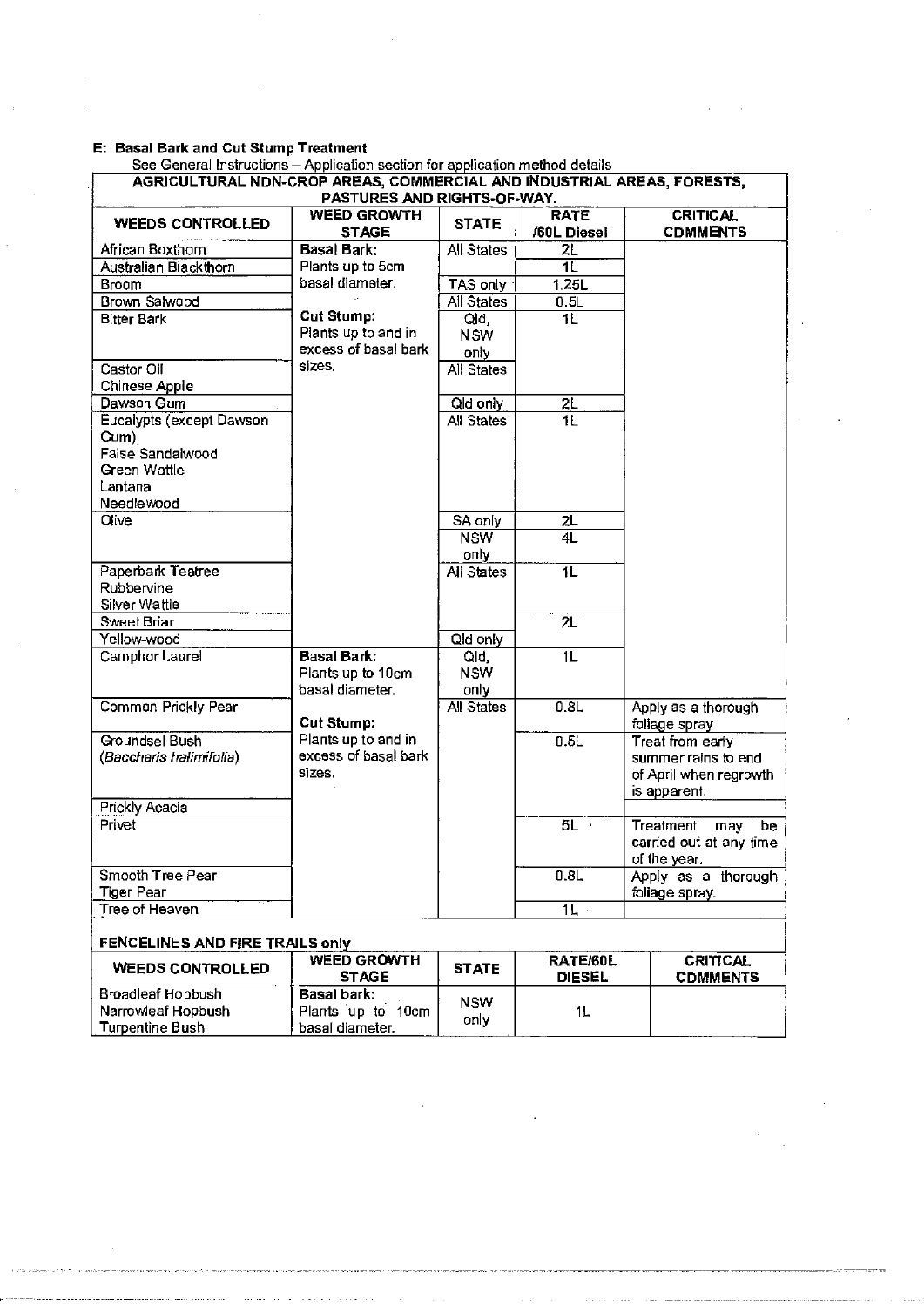# **TABLE 2: CROPPING/FALLOW SITUATIONS: FALLOW, STUBBLE, FIREBREAKS**<br>See General Instructions - Application section for application method details.

| <b>FALLOW, STUBBLE, FIREBREAKS</b>                                              |                                     |                     |         |                                                                               |
|---------------------------------------------------------------------------------|-------------------------------------|---------------------|---------|-------------------------------------------------------------------------------|
| <b>WFEDS</b><br><b>CONTROLLED</b>                                               | <b>WEED GROWTH</b><br><b>STAGE</b>  | <b>STATE</b>        | RATE/ha | <b>CRITICAL COMMENTS</b>                                                      |
| Carnel (Afghan, Bitter)<br>Melon (Citrulius<br>lanatus)                         | 20cm<br>Up<br>to<br>diameter        | Qld<br>NSW.         | 120mL** | There are some strains of melon that<br>are not controlled. Contact your      |
|                                                                                 | Runners from 20 to<br>40cm diameter | Vic, Sa,<br>WA only | 160mL** | Sinon representative for more<br>information.                                 |
| Prickly Paddy Melon<br>(Cucumis myriocarpus)                                    | 20cm<br>Up<br>to<br>diameter        |                     | 80mL**  | **Add a crop oil such as Uptake*<br>Spraying Oil at 500mL/100L water or       |
|                                                                                 | Runners from 20 to<br>40cm diameter |                     | 160mL** | D-C-Trate* Crop Oil at 1L/100L<br>water.                                      |
|                                                                                 |                                     |                     |         | <b>DO NOT</b> use oils when tank mixing<br>with Glyphosate 450 Herbicide. See |
|                                                                                 |                                     |                     |         | Compatibility section. This mixture is<br>not selective to grasses.           |
|                                                                                 |                                     |                     |         | When using SINDICATE 600 EC and<br>Glyphosate 450 by aerial application,      |
|                                                                                 |                                     |                     |         | observance of a buffer zone of 150<br>meters to protect native tree species   |
|                                                                                 |                                     |                     |         | is required.                                                                  |
| SORGHUM (Apply between 4 to 6 leaf stage, when secondary roots have developed.) |                                     |                     |         |                                                                               |
| <b>WEEDS</b><br><b>CONTROLLED</b>                                               | <b>WEED GROWTH</b><br><b>STAGE</b>  | <b>STATE</b>        | RATE/ha | <b>CRITICAL COMMENTS</b>                                                      |
| Prickly Paddy Melon                                                             | Up to 20cm<br>diameter              | Qld,<br><b>NSW</b>  | 80mL    | DO NOT add crop oils, as severe<br>crop damage may occur. Fusing of           |
|                                                                                 |                                     | only                |         | sorghum prop roots may be                                                     |
|                                                                                 |                                     |                     |         | observed and this may be worse                                                |
|                                                                                 |                                     |                     |         | under stress (e.g. root disease).<br>Should only be mixed with                |
|                                                                                 |                                     |                     |         | Fluroxypyr 200 Herbicide and                                                  |
|                                                                                 |                                     |                     |         | atrazine (500 g/L flowable only) for<br>increased weed spectrum.              |
|                                                                                 |                                     |                     |         |                                                                               |

#### **NOT TO BE USED FOR ANY PURPOSE, OR IN ANY MANNER, CONTRARY TO THIS LABEL, UNLESS AUTHORISED UNDER APPROPRIATE LEGISLATION.**

---···--···· ..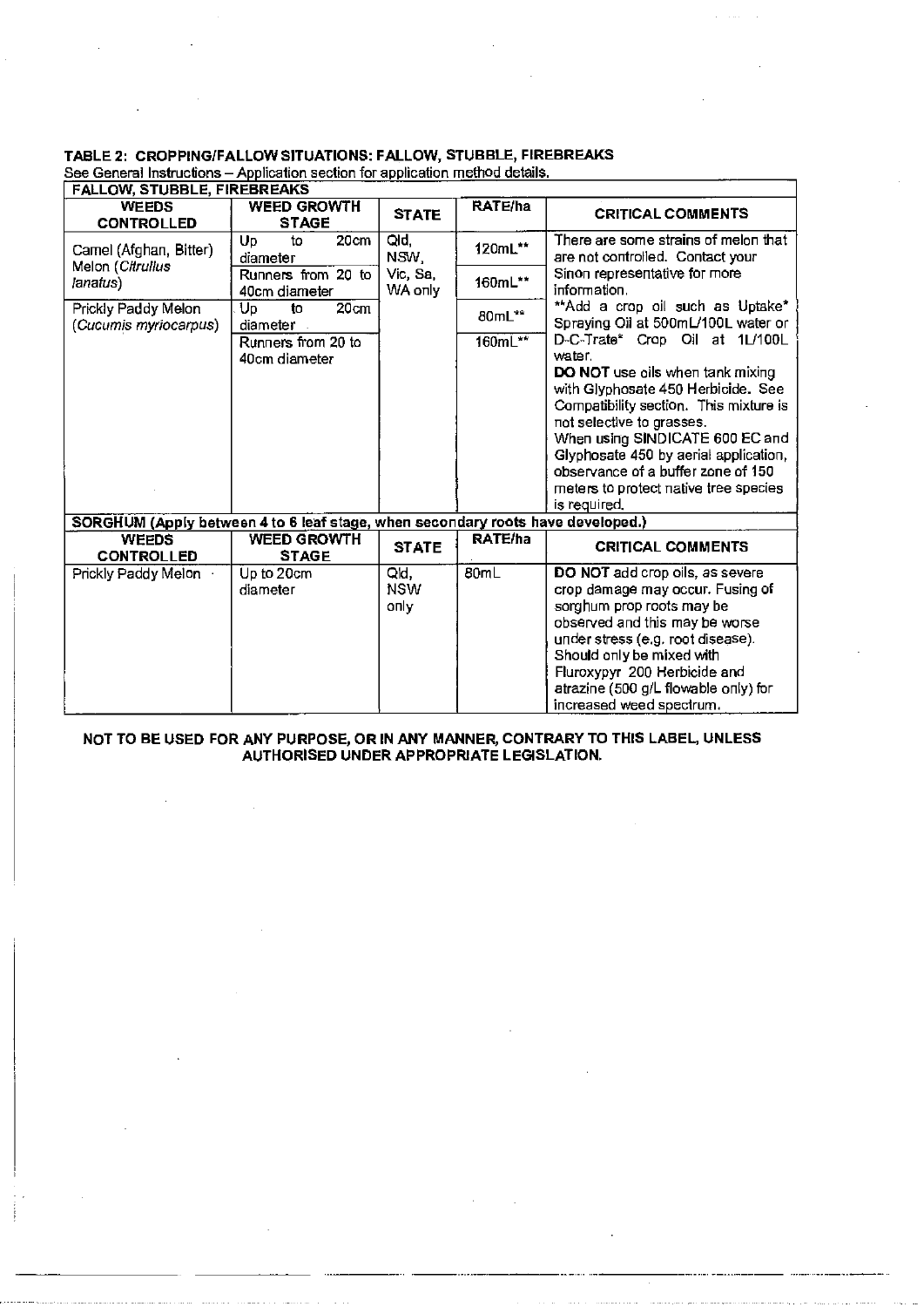#### GENERAL INSTRUCTIONS

#### **COMPATIBILITY**

#### Fallow Situations:

SINDICATE 600 EC Herbicide is compatible with the following products: Oopyralid 300 Herbicide, Fluroxypyr 200 Herbicide, Glyphosate 450 Herbicide, Glyphosate 490 Herbicide, Touchdown\* Broadacre, 2,4-D amine or 2,4-D ester, Chlorpyrifos 500 Insecticide. When mixing with Glyphosate 450 Herbicide in fallow, refer to the Glyphosate 450 Herbicide label for use rate and adjuvants recommended.

DO NOT use Uptake\* Spraying Oil or D-C-Trate Crop Oil.

#### Sorghum:

SINDICATE 600 EC Herbicide is compatible with Fluroxypyr 200 and atrazine (500 giL flowable product only).

PVC gloves are not recommended for SINDICATE 600 EC. Therefore, when tank mixing with products that need to be handled with PVC gloves, workers should wear nitrile gloves.

#### MINIMUM RECROPPING PERIODS

Before using SINDICATE 600 EC in tank mixes with other herbicides, check the plant-back information on all product labels. The time between spraying and planting will be determined by the product with the longest plant-back period. Observe the following RE-CROPPING periods for TRICLOPYR 600 EC:

| • Wheat, barley, sorghum, maize   | 7 days  |
|-----------------------------------|---------|
| • Chickpeas, soybeans, sunflowers | 7 days  |
| $\bullet\,$ Cotton $\,$           | 14 davs |

• Cotton

#### MIXING

Half flll the spray unit with water and add the required amount of SINDICATE 600 EC. Add the remaining water with the agitator running. If required, then add crop oils or welters (surfactants). Maintain mechanical or by-pass agitation in the spray tank during spraying. Only mix sufficient solution for immediate daily use and avoid storing.

#### Basal Bark and Cut Stump Application

Quarter fill the spray unit or mixing container with diesel and add the required amount of SINDICATE 600 EC Herbicide. Add the remaining diesel and shake or agitate thoroughly to mix the contents. Periodically shake or agitate to stop product settling out. Only mix sufficient solution for immediate daily use and avoid storing.

#### **APPLICATION**

#### 1. WOODY WEED SITUATIONS

Weeds need to be actively growing for herbicides to have optimum effect. Delay treatment until all regrowth has had time to grow to one metre high in situations which have been bulldozed, slashed, burnt, ploughed or areas having a previous chemical treatment.

#### A. High Volume Spraying

Thorough coverage of foliage and stems to the point of runoff is essential, however, avoid excess spraying which is wasteful of chemical.

#### Hand Gun

Apply the recommended mix to give full coverage of leaves and stems through a No. 6 to 8 lip at  $700$  - 1500 kPa. A spray volume of 3000 to 4000L per infested (30 to 40L/100m<sup>2</sup>) should be used on the weed infestation.

#### Knapsack

,. ---· . . --------------- ' . . --------··

Used for smaller infestations, where penetration of the canopy is not essential. A spray volume of 3 to  $4L/10m^2$  of infested area should be used.

B. Aerial Application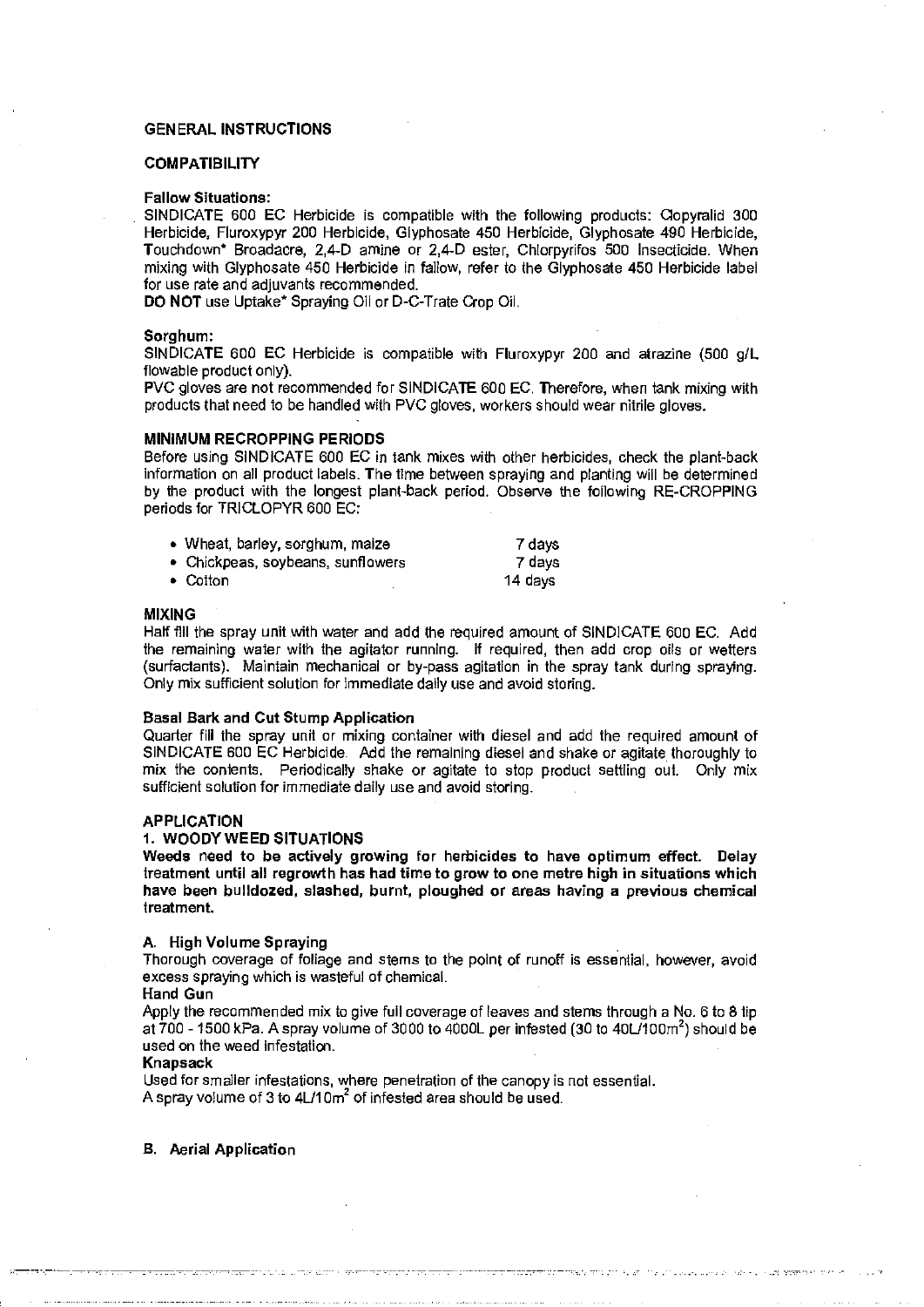Apply in 100 to 200L water/ha. Use a calibrated aircraft to apply in half overlap passes. Nozzle configurations should produce droplets of not less than 250 to 350 micron diameter (eg. 08/45). The potential for damage from drift can be greatly reduced by avoiding unsuitable spraying conditions and using spray pressure and nozzles to minimise the production of small droplets.

DO NOT spray when wind exceeds 10km/hr and/or air temperature reaches 30°C. Human flagging is not authorised unless protected by engineering controls such as vehicles with cabs.

#### C. Controlled Droplet Application (C.D.A.)

Results similar to high volume spraying can be obtained using Micron Herbi\* or similar equipment. Select a nozzle to give a flow rate of 2mUsec and a sweeping action of approximately 1m/sec to ensure a droplet density of  $20/cm^2$ . Use a marking agent, as recommended by the manufacturers, to check spray coverage. Also, consult directions provided with C.D.A. unit.

#### D. Low Volume High Concentrate Application Techniques

Good control will be achieved, similar to high volume application, where bush size enables good coverage of the bush. Use a marking agent. as recommended by the equipment manufacturer, to check spray coverage.

#### Gas Powered Gun

Apply 50mL shots to obtain uniform coverage to 4 to  $5m<sup>2</sup>$  of surface area of bush. This equates to 20 droplets/ $\text{cm}^2$  of leaf surface.

#### Sprinkler Sprayer

This technique uses a micro sprinkler which is connected to a hollow fibre glass rod attached to a pressure knapsack sprayer. Use low pressures (50 - 200 kPa} and apply with a slow sweeping action over the top of the plants, ensuring even coverage of the leaves.

#### E. Basal Bark and Cut Stump Treatment

Mix SINDICATE 600 EC with diesel. The use of diesel as a herbicide carrier may affect the rubber seals in some sprayers. To avoid this, use sprayers which use Viton\* seals and fittings. When using SINDICATE 600 EC with diesel, nitrile gloves should be worn instead of rubber gloves.

#### Basal Bark Method

DO NOT apply to wet stems as this can repel the diesel mixture. Apply only with handdirected equipment such as a pressure sprayer or a paint brush. Spray equipment should be used at low pressures, up to 200 kPa, to avoid excessive splashing or drift. Species with old, rough bark require more thorough wetting than smooth barked species.

Liberally spray or paint the bark around the stem from ground level up to 30cm high, wetting thoroughly to the point of run-off (unless otherwise stated).

#### Cut Stump Method

Stems should be cut less than 15cm above the ground. Immediately apply SINDICATE 600 EC diesel mixture liberally to the freshly cut stump by spraying or painting the cut surface and sides of the stem.

#### 2. CROPPING/FALLOW SITUATIONS

#### A. Boom Application

Application of SINDICATE 600 EC in a minimum spray volume of 50Uha is recommended. Flat fan nozzles are recommended, using pressures in the range of 200-300 kPa. Boom height must be set to ensure double overlap of nozzle patterns.

#### B. Aerial Application

DO NOT allow SINDICATE 600 EC to physically drift onto desirable plants. Aircraft may be used to apply SINDICATE 600 EC in fallow situations, when ground application equipment cannot be used due to prolonged wet conditions. A minimum spray volume of 35 L/ha should be used with flat fan and CP nozzle configurations. DO NOT apply SINDICATE 600 EC by aircraft when wind exceeds 60km/h and/or air temperature reaches 30°C. Droplets with an